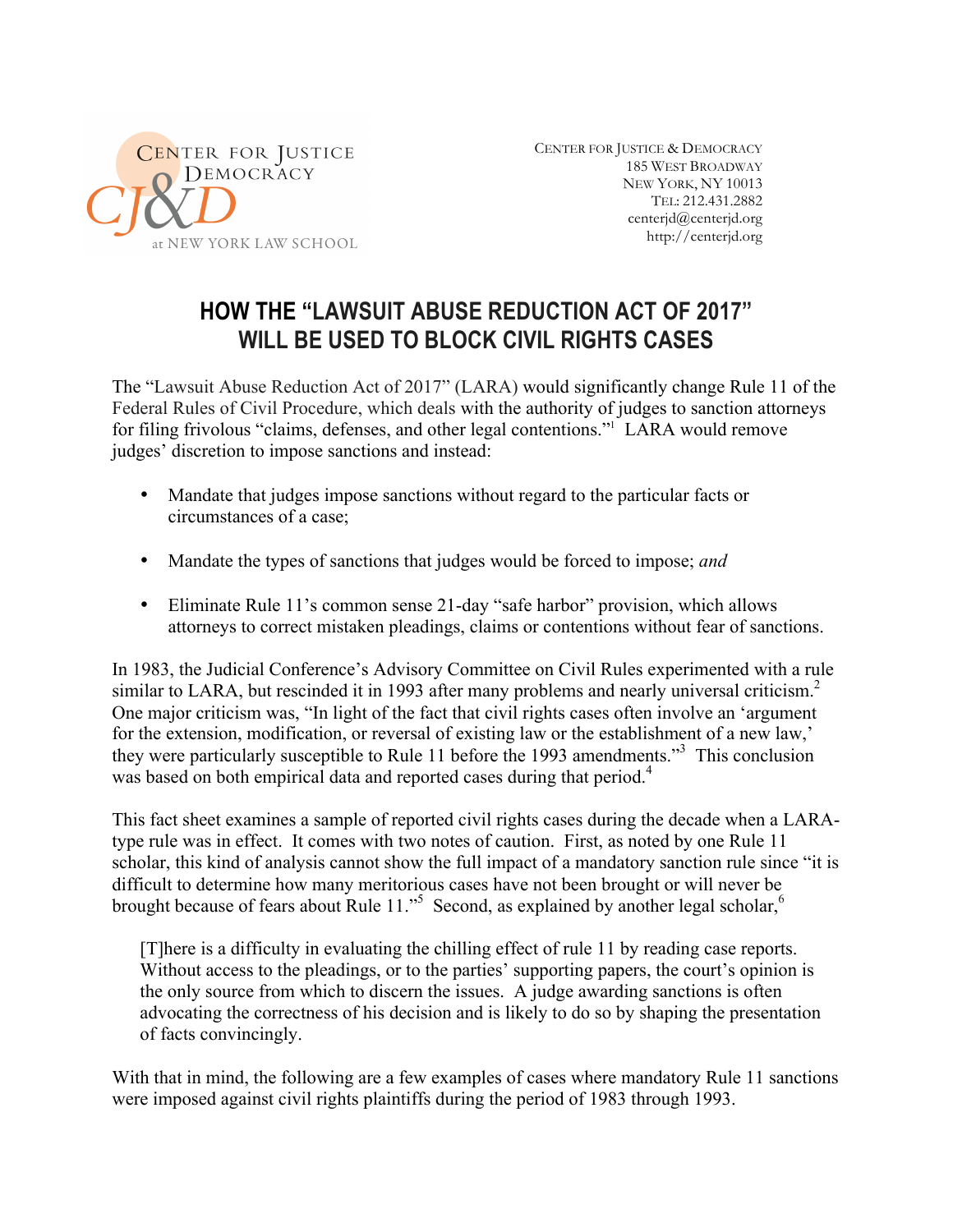## **Rodgers v. Lincoln Towing Services, 771 F.2d 194 (7th Cir. 1985)**

This case involved civil rights allegations against the Chicago police, the city of Chicago and a towing company over an incident where the victim was arrested and detained for vandalism and from which he was ultimately acquitted. The district court dismissed the case and imposed Rule 11 sanctions without a hearing, ignoring statements from the lawyers that "they did extensive research before filing the amended complaint and thought they had adequate legal grounds for the multitude of claims they made."<sup>7</sup> The 7th Circuit affirmed the sanctions. As one scholar pointed out after the case, "Given the difficulty of 'proving' the policies or beliefs of the defendants without access to discovery, the award of rule 11 sanctions for inadequate factual inquiry in a case like Rodgers is questionable and may well have a chilling effect."<sup>8</sup>

#### **Eastway Constr. Corp. v. New York, 637 F. Supp. 558 (E.D.N.Y. 1986)**

A contractor sued New York City and others for federal antitrust and civil rights violations after the company was denied access to various NYC-sponsored redevelopment projects. The district court dismissed the lawsuit but denied defendant's motion for attorney fees under Rule 11 because it found the contractor's claims were not frivolous. The 2nd Circuit remanded the case for determination on Rule 11 fees. On remand, the district court reluctantly imposed sanctions, stating, "In accord with the mandate of the Court of Appeals, attorney's fees must be awarded in this case" even though "the case was brought in good faith" and the conduct of plaintiffs' counsel was "exemplary."

#### **Szabo Food Serv. v. Canteen Corp., 823 F.2d 1073 (7th Cir. 1987)**

After Cook County awarded a food contract to Canteen Corp., Szabo Food Service unsuccessfully sued for racial discrimination. Canteen then sought attorney fee sanctions under Rule 11, which the district court denied. However, Canteen appealed and the 7th Circuit remanded the case to a new district court judge for Rule 11 determinations. One judge strongly dissented, writing, "I would be more restrained than my brethren in handing out sanctions for civil rights claims. For the chilling effect of today's decision will reach as tellingly to the most meritorious such claim as to the least."

## **Thomas v. Capital Security Services, 836 F.2d 866 (5th Cir. 1988)(en banc)**

Security officers each filed a charge of discrimination against Capital with the Equal Employment Opportunity Commission (EEOC) after the company discharged them from their positions. Following an EEOC investigation, the employees were issued a right-to-sue letter. In October 1984, the workers filed a class action complaint, alleging that Capital had engaged in numerous racially- and sexually-motivated discriminatory practices. After discovery, the employees' attorneys chose not to request class certification and the case proceeded as a consolidated action by four former employees. The district court ultimately ruled in favor of